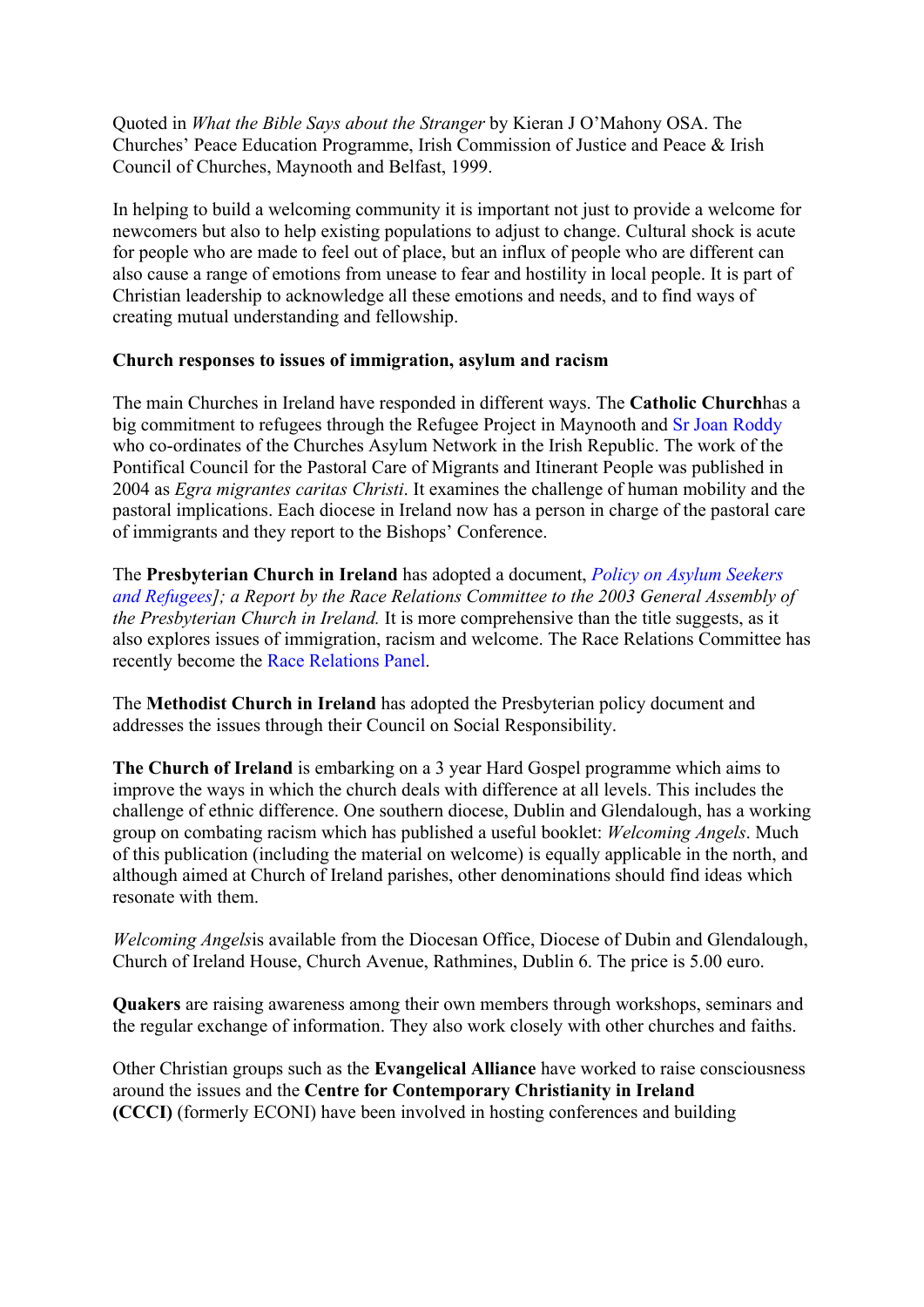awareness. For example, see ECONI's *Lion & Lamb*, *Racism and Religious Liberty*, No 37 Autumn 2004 and Noel Fallows, 'Multi-cultural church life' in *Lion & Lamb*, *Racism and Religious Liberty*, No 36 Spring/ Summer 2004, pp 10

The **Corrymeela Community** has hosted holiday breaks for refugees and people seeking asylum.

Organisations and resources:

- Centre for Contemporary Christianity in Ireland (CCCI): http://www.contemporarychristianity.net/about%20us/ourhistory.htm
- Corrymeela Community: https://www.corrymeela.org
- Evangelical Alliance: https://www.eauk.org

The Refugee Project at Maynooth, publishes *Sanctuary*, on the Refugee situation in the Irish Republic and the involvement of the Churches. Hard Gospel Study Methodist Church in Ireland

### **Inter-church structures**

**Churches Together in Britain and Ireland (CTBI, https://ctbi.org.uk)** is the umbrella body for Christian Churches. It liaises with ecumenical bodies in Great Britain and Ireland as well as ecumenical organisations at European and world levels. It provides a forum for joint decision-making, and enables the Churches to take action together.

The **Churches' Commission for Racial Justice (CCRJ)** is a Commission of Churches Together in Britain and Ireland, and includes representatives from the Churches and related organisations. It monitors trends and developments in the field of racial justice in Britain and Ireland, and Europe and seeks to co-ordinate the Churches' response on key issues.

In Ireland, the **Irish Council of Churches (https://www.irishchurches.org)** includes the mainstream Protestant churches.

The **Irish Inter-Church Meeting** includes the Catholic Church and the ICC members. That umbrella grouping has combined with the **CCRJ**, as the **All-Ireland Churches Consultative Meeting on Racism (AICCMR)**and this has enabled 2 major initiatives to take place.

The late Fee Ching Leong undertook research for AICCMR that was published in November 2005 as *The experiences, expectations and aspirations of black and minority ethnic people in relation to the churches' role in tackling racism.* The interviews undertaken for this research reveal the shortcomings within the churches in responding to the needs of minority ethnic people, and are a starting point for progress.

As a further step forward, the AICCMR appointed Dr Scott Boldt to network and organise a conference in November 2005, **Challenged by Difference: Threat or Enrichment**.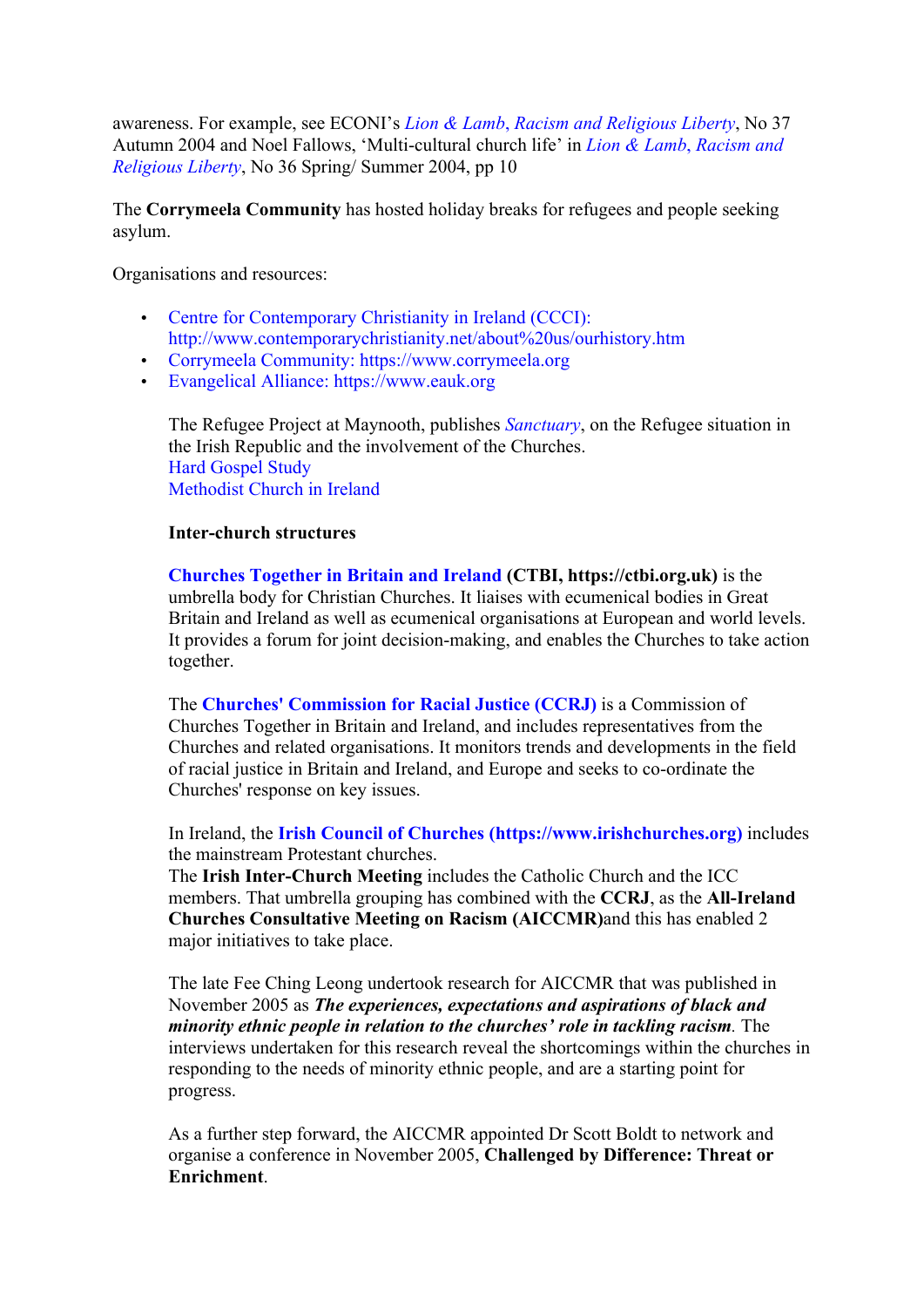- To listen and learn from the experiences of minority ethnic groups and people who have responded to the challenge of difference.
- To encourage all Christian churches to acknowledge racism as a fundamental issue in society that the churches have a significant role in addressing.
- To describe and to present anti-racist initiatives that various churches have undertaken, developed or supported.
- To create the time and space for people to interact, share ideas and concerns, caucus on issues and make a commitment to anti-racist work.

Leaders and representatives from the churches, minority ethnic communities and from various agencies came together for this event. Follow-up sessions have been held to assist networking, including one in Belfast.

# **Conference papers**

- AICCMR Conference Intro[MSWORD]
- AICCMR Conference Challenged by Ignorance[MSWORD]
- AICCMR Conference Fee Ching Research[MSWORD]
- AICCMR Conference Affirming Identity[MSWORD]
- AICCMR Conference Racism Up Front and Ugly in Belfast[MSWORD]

AICCMR has issued advice for welcoming new residents and responding to a racist incident[RTF]

For further information, please contact: Dr. Scott Boldt, Inter-Church Centre, 48 Elmwood Avenue, Belfast, BT9 6AZ. Tel: 028 (048 from the Republic) 9066 3145 or scott.boldt@btconnect.com

## **Building welcoming congregations**

Liturgical expression can ... be very mono-cultural with music and movement (or lack of it) from one tradition. In the parish where I now serve as Parish Priest, we have three choirs, a "folk" choir, an African choir and a Filipino choir. The Filipino choir sings at the main Sunday service on the second Sunday of the month and the African choir on the last Sunday of the month. There would always, however, be at least three hymns in English on those days. This aspect of affirming identity needs to be mainstreamed so that it pervades all that we do.**Rev. Philip T Sumner**from Oldham in England speaking at the All Ireland Churches' Consulatative Meeting on Racism (AICCMR) conference, **Challenged by Difference: Threat or Enrichment**at Dromantine, November 2005. Full text[RTF]

## **Pastoral Considerations**

Many people who come here will adjust easily. However, we need to bear in mind that some people find a change of country very difficult. In addition, people who have been forced to flee here, destitute migrant workers, or undocumented people all have special difficulties. It is not always easy to understand people's feeling's of insecurity, bewilderment, loneliness,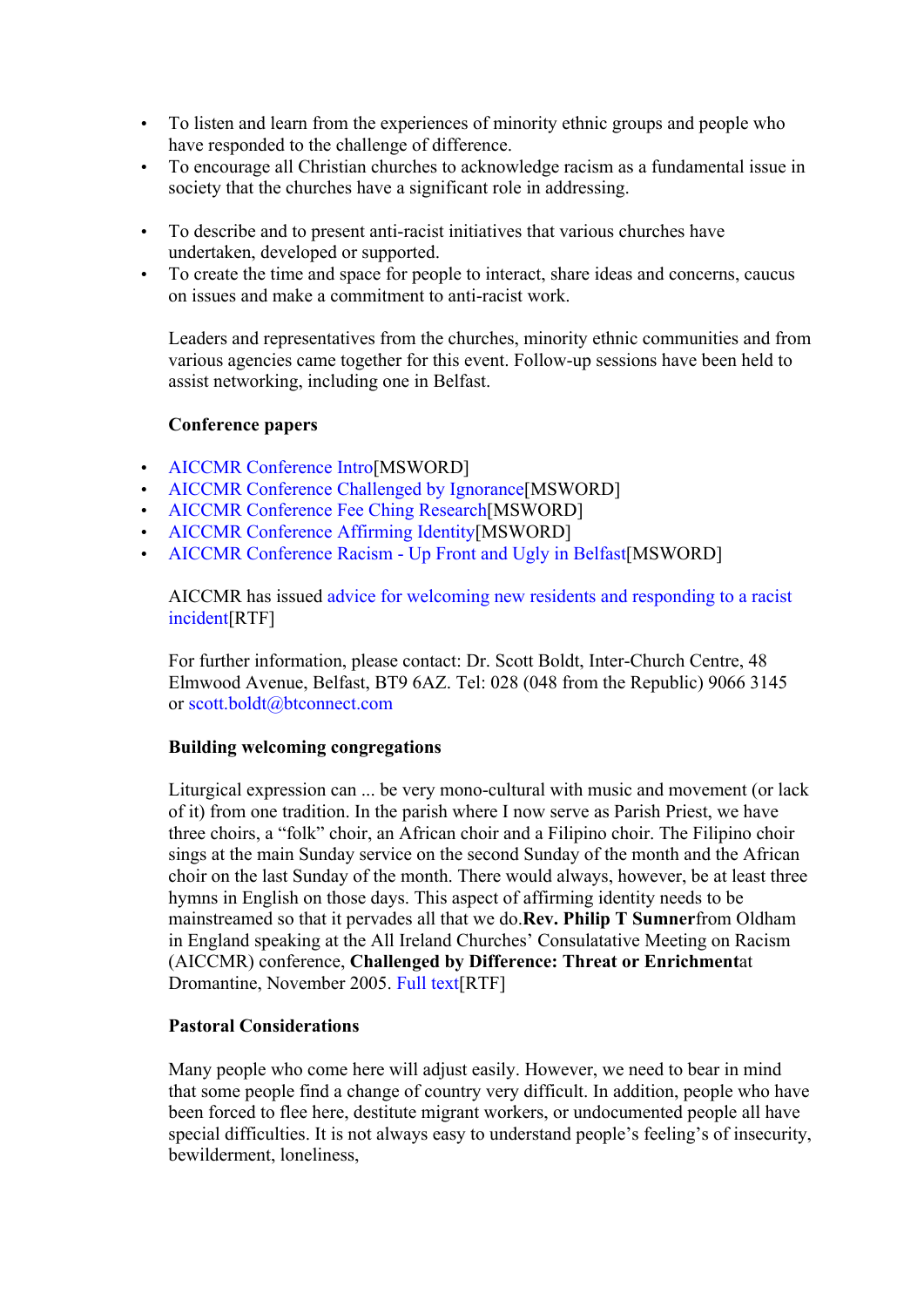suspicion, fears, hopes and needs, when their stories are so different from ours. We need an attitude of openness, respect and sensitivity.

- You may need to research where to access *expertise* legal, social, and medical.
- You may be pressed to find a lot of*time* for people whose multiple problems leave

them very emotionally dependent.

• You will need to be aware of special sensitivities, for example,

regarding *confidentiality*.Someone left a church permanently because he felt shamed at being introduced as an asylum seeker by someone who probably only wanted him to be made especially welcome.

- In responding to a racist incident the natural instinct to make public your sense of outrage should always be overridden if the victim of the attack needs *privacy*.
- In some cultural backgrounds women should never be visited by a single man so it is helpful to make at least initial *pastoral visits in pairs*.
- Be aware that immigrants and*minority ethnic groups are not homogeneous*; there is great diversity, and sometimes animosity, within and between ethnic groups.
- It is important to *listen empathetically*. It can be a challenge to hear what someone is feeling and not just the words they are saying. Different cultures invariably express things in different ways, even similar words can be understood in different ways, and body language can be significant.
- *You may never know if what people tell you is completely true*, and it is hard to measure up a story when the normal parameters do not apply. You have to take a certain amount on trust, and you may find *cultural signals confusing*. A failure to make eye contact may appear a sign of untrustworthiness or trauma, when in reality it may only be what is regarded as respectful in the country of origin.
- We all make *cultural mistakes*, whether in your assumptions, language or behaviour, such as simply forgetting to remove your shoes in an Asian house.
- You may be confronted by *newunpleasant issues*such as child prostitution and people trafficking
- You may find yourself*acting at or beyond the edge of the law*and uncertain where the moral and legal boundaries lie*.*
- Above all you will not be human if you do not experience *frustration and anger, pain and guilt*, as there is often little which can be done to assist in immigration cases which are governed by procedures which seem beyond influence.

**The words we use...**We need to find out what people want to be called, and to expect change – at one time 'coloured' was acceptable for African or Caribbean people, now, in almost all cases, it is not. People became proud to be 'black', but some may now prefer to be 'people of colour'. People from the far East were once happy to be called 'Asian' or 'British Asian' or 'Irish Asian' but now some prefer other, more precise, religious, ethnic or national names.

**Refocus on the life God calls you to live in your community:**'live a life of love'.